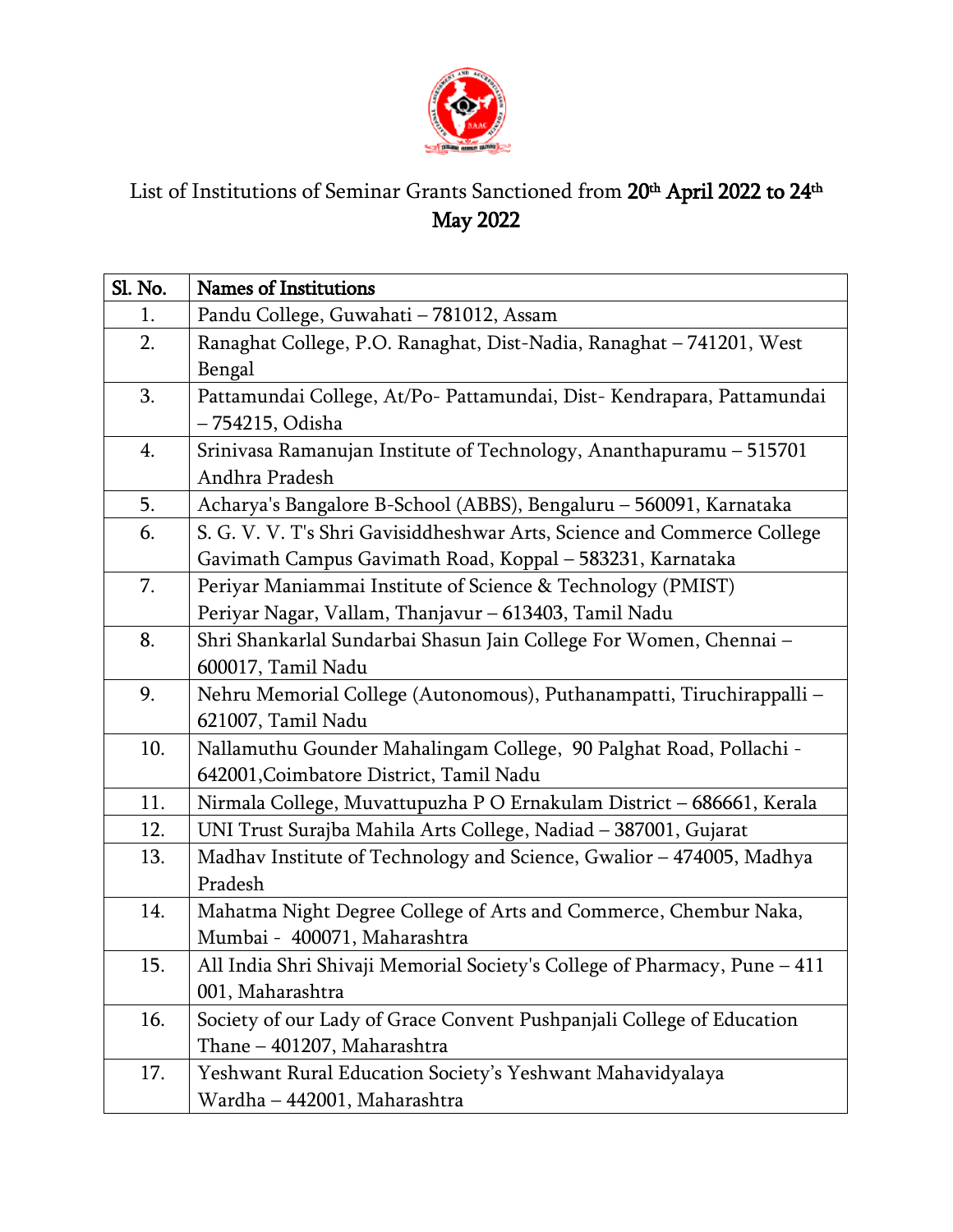| 18. | G.H. Raisoni Institute of Management And Research, Nagpur, 441102,        |
|-----|---------------------------------------------------------------------------|
|     | Maharashtra                                                               |
| 19. | Holy-Wood Academy Kolhapur's, Sanjeevan Engineering and Technology        |
|     | Institute, Panhala - 416201, Dist. Kolhapur, Maharashtra                  |
| 20. | Burhani College, Mazagaon, Mumbai - 400010, Maharashtra                   |
| 21. | Lokmanya Tilak College of Engineering, Navi Mumbai - 400709,              |
|     | Maharashtra                                                               |
| 22. | N. K. P. Salve Institute of Medical Sciences and Research Center and Lata |
|     | Mangeshkar Hospital, Nagpur – 440019, Maharashtra                         |
| 23. | Shri Ramdeobaba College of Engineering and Management, Nagpur -           |
|     | 440013, Maharashtra                                                       |
| 24. | Vasantrao Naik Government Institute of Arts and Social Sciences, Nagpur – |
|     | 440001, Maharashtra                                                       |
| 25. | Shirdi Sai Rural Institute's Arts, Science and Commerce College           |
|     | Dist. Ahmednagar - 423107, Maharashtra                                    |
| 26. | Uttaranchal University, Premnagar, Dehradun - 248007, Uttarakhand         |
| 27. | Km. Mayawati Government Girls Post Graduate College, Gautam Buddha        |
|     | nagar - 203207, Uttar Pradesh                                             |
| 28. | BRCM College of Engineering and Technology, Dist. Bhiwani, Haryana        |